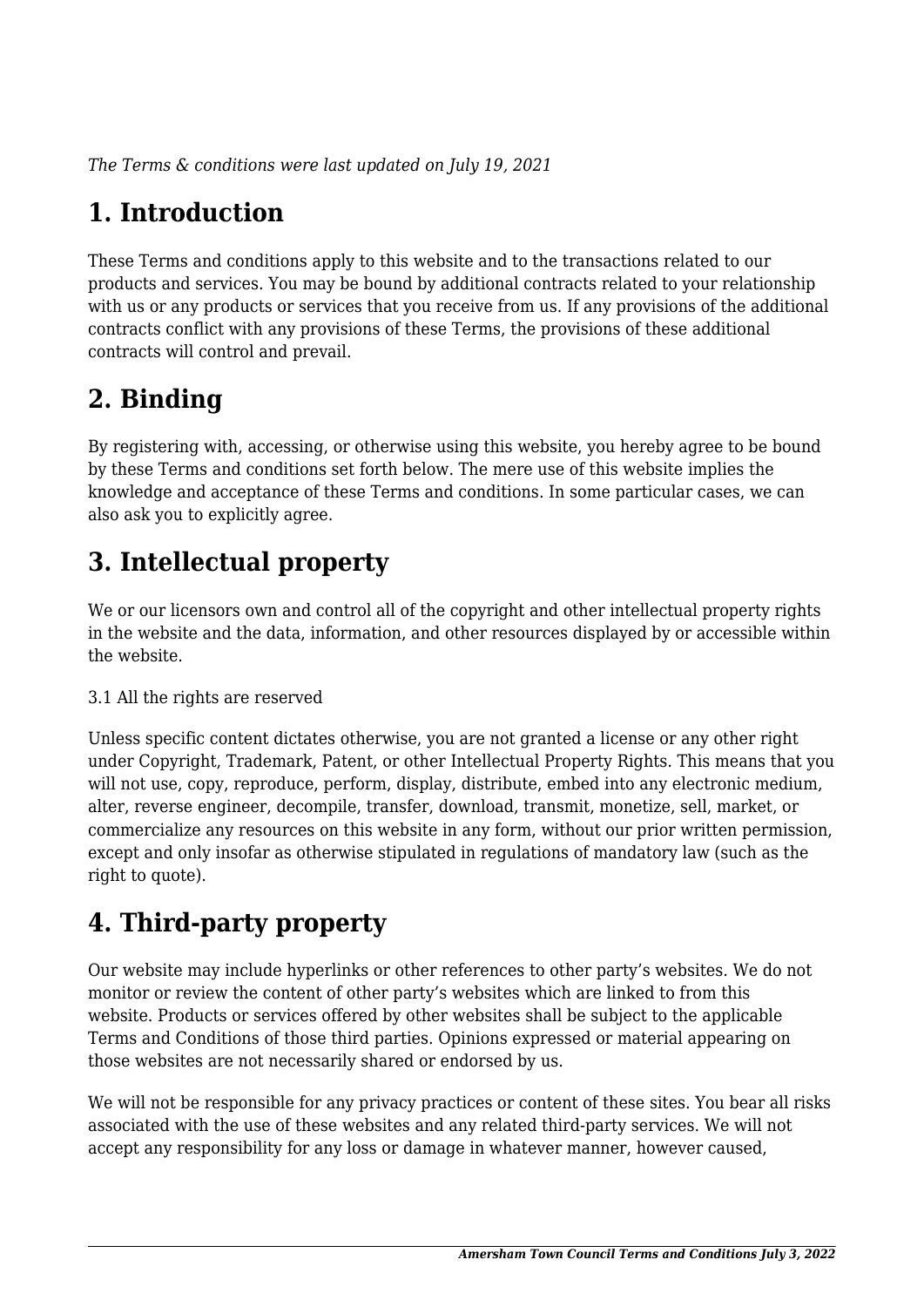resulting from your disclosure to third parties of personal information.

# **5. Responsible use**

By visiting our website, you agree to use it only for the purposes intended and as permitted by these Terms, any additional contracts with us, and applicable laws, regulations, and generally accepted online practices and industry guidelines. You must not use our website or services to use, publish or distribute any material which consists of (or is linked to) malicious computer software; use data collected from our website for any direct marketing activity, or conduct any systematic or automated data collection activities on or in relation to our website.

Engaging in any activity that causes, or may cause, damage to the website or that interferes with the performance, availability, or accessibility of the website is strictly prohibited.

# **6. Idea submission**

Do not submit any ideas, inventions, works of authorship, or other information that can be considered your own intellectual property that you would like to present to us unless we have first signed an agreement regarding the intellectual property or a non-disclosure agreement. If you disclose it to us absent such written agreement, you grant to us a worldwide, irrevocable, non-exclusive, royalty-free license to use, reproduce, store, adapt, publish, translate and distribute your content in any existing or future media.

# **7. Termination of use**

We may, in our sole discretion, at any time modify or discontinue access to, temporarily or permanently, the website or any Service thereon. You agree that we will not be liable to you or any third party for any such modification, suspension or discontinuance of your access to, or use of, the website or any content that you may have shared on the website. You will not be entitled to any compensation or other payment, even if certain features, settings, and/or any Content you have contributed or have come to rely on, are permanently lost. You must not circumvent or bypass, or attempt to circumvent or bypass, any access restriction measures on our website.

# **8. Warranties and liability**

Nothing in this section will limit or exclude any warranty implied by law that it would be unlawful to limit or to exclude. This website and all content on the website are provided on an "as is" and "as available" basis and may include inaccuracies or typographical errors. We expressly disclaim all warranties of any kind, whether express or implied, as to the availability, accuracy, or completeness of the Content. We make no warranty that:

• this website or our content will meet your requirements;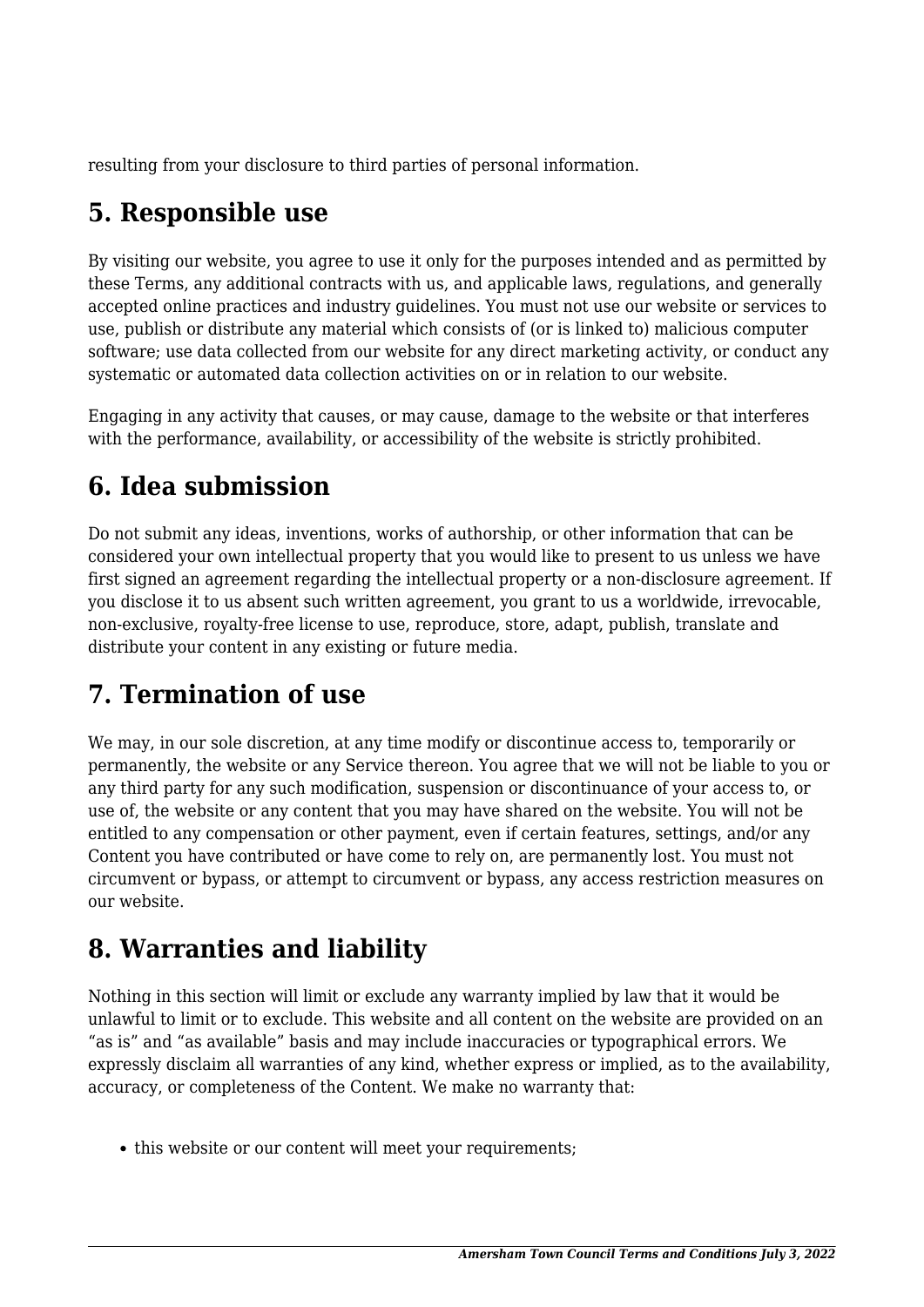this website will be available on an uninterrupted, timely, secure, or error-free basis.

Nothing on this website constitutes or is meant to constitute, legal, financial or medical advice of any kind. If you require advice you should consult an appropriate professional.

The following provisions of this section will apply to the maximum extent permitted by applicable law and will not limit or exclude our liability in respect of any matter which it would be unlawful or illegal for us to limit or to exclude our liability. In no event will we be liable for any direct or indirect damages (including any damages for loss of profits or revenue, loss or corruption of data, software or database, or loss of or harm to property or data) incurred by you or any third party, arising from your access to, or use of, our website.

Except to the extent any additional contract expressly states otherwise, our maximum liability to you for all damages arising out of or related to the website or any products and services marketed or sold through the website, regardless of the form of legal action that imposes liability (whether in contract, equity, negligence, intended conduct, tort or otherwise) will be limited to the total price that you paid to us to purchase such products or services or use the website. Such limit will apply in the aggregate to all of your claims, actions and causes of action of every kind and nature.

## **9. Privacy**

To access our website and/or services, you may be required to provide certain information about yourself as part of the registration process. You agree that any information you provide will always be accurate, correct, and up to date.

We have developed a policy to address any privacy concerns you may have. For more information, please see our [Privacy Statement](https://atc.raba.co.uk/privacy-policy) and our [Cookie Policy](https://atc.raba.co.uk/cookie-policy).

# **10. Accessibility**

We are committed to making the content we provide accessible to individuals with disabilities. If you have a disability and are unable to access any portion of our website due to your disability, we ask you to give us a notice including a detailed description of the issue you encountered. If the issue is readily identifiable and resolvable in accordance with industrystandard information technology tools and techniques we will promptly resolve it.

# **11. Export restrictions / Legal compliance**

Access to the website from territories or countries where the Content or purchase of the products or Services sold on the website is illegal is prohibited. You may not use this website in violation of export laws and regulations of United Kingdom.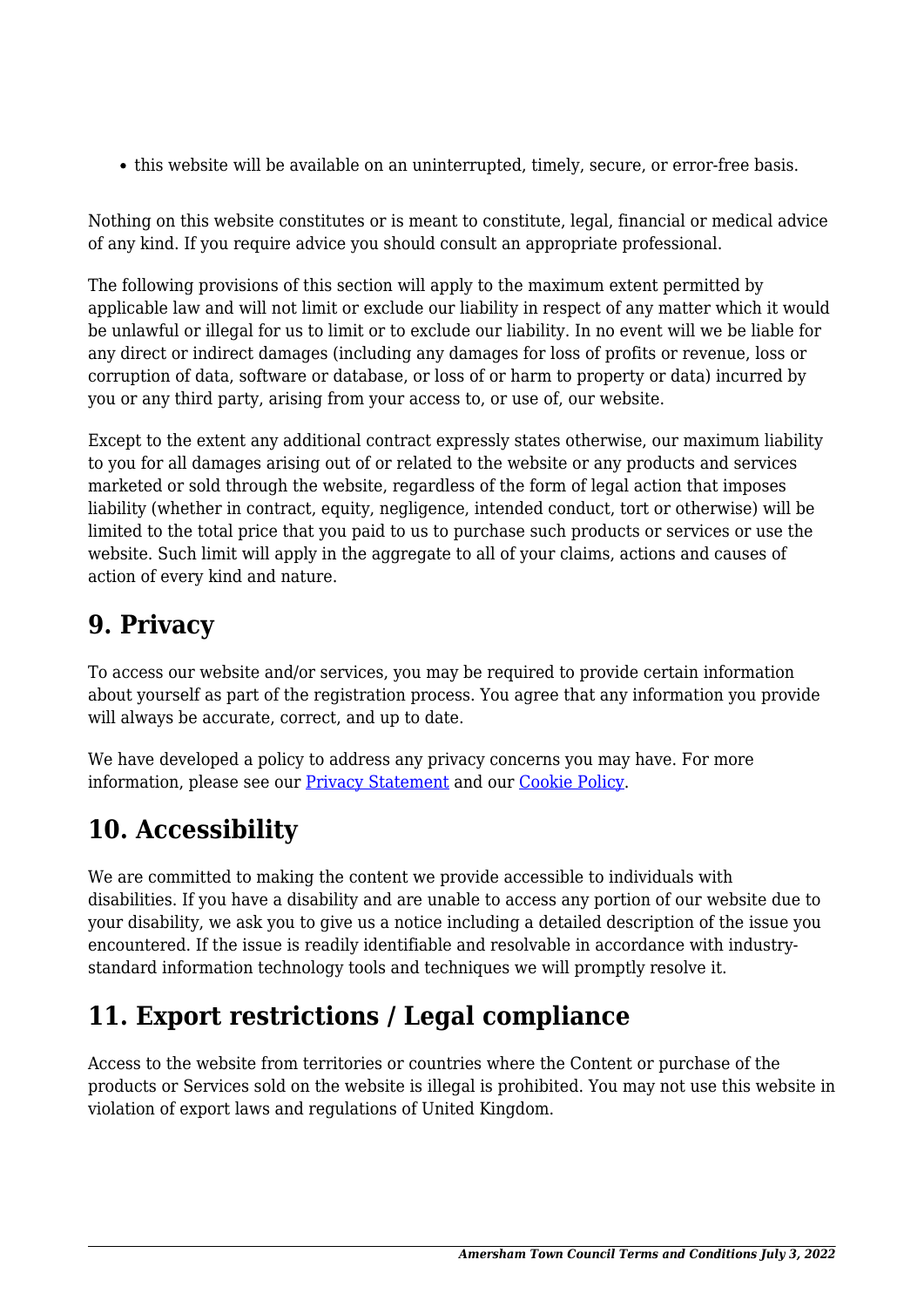## **12. Assignment**

You may not assign, transfer or sub-contract any of your rights and/or obligations under these Terms and conditions, in whole or in part, to any third party without our prior written consent. Any purported assignment in violation of this Section will be null and void.

#### **13. Breaches of these Terms and conditions**

Without prejudice to our other rights under these Terms and Conditions, if you breach these Terms and Conditions in any way, we may take such action as we deem appropriate to deal with the breach, including temporarily or permanently suspending your access to the website, contacting your internet service provider to request that they block your access to the website, and/or commence legal action against you.

# **14. Indemnification**

You agree to indemnify, defend and hold us harmless, from and against any and all claims, liabilities, damages, losses and expenses, relating to your violation of these Terms and conditions, and applicable laws, including intellectual property rights and privacy rights. You will promptly reimburse us for our damages, losses, costs and expenses relating to or arising out of such claims.

### **15. Waiver**

Failure to enforce any of the provisions set out in these Terms and Conditions and any Agreement, or failure to exercise any option to terminate, shall not be construed as waiver of such provisions and shall not affect the validity of these Terms and Conditions or of any Agreement or any part thereof, or the right thereafter to enforce each and every provision.

# **16. Language**

These Terms and Conditions will be interpreted and construed exclusively in English. All notices and correspondence will be written exclusively in that language.

#### **17. Entire agreement**

These Terms and Conditions, together with our [privacy statement](https://atc.raba.co.uk/privacy-policy) and [cookie policy,](https://atc.raba.co.uk/cookie-policy) constitute the entire agreement between you and Amersham Town Council in relation to your use of this website.